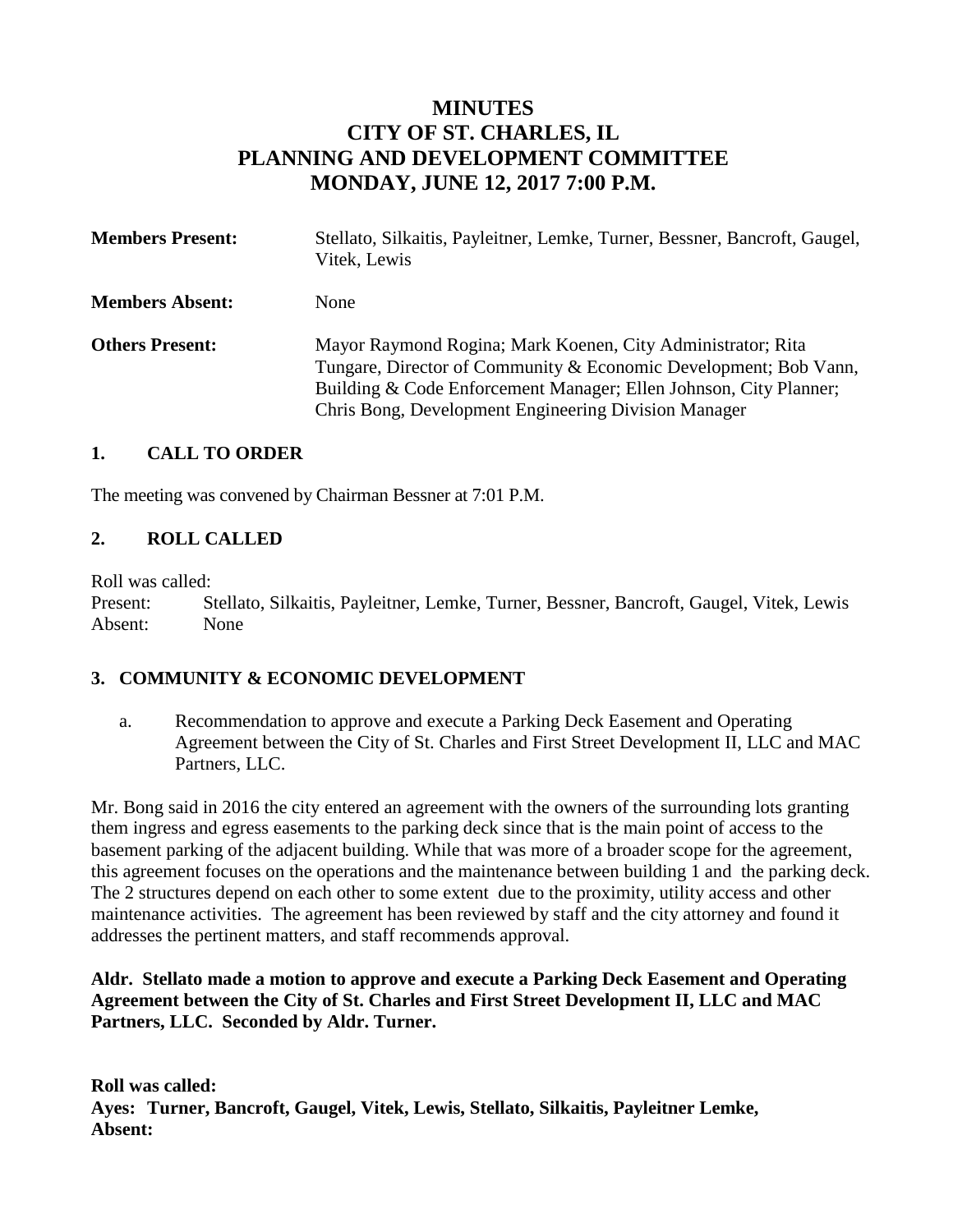## **Nays: Motion carried 9-0**

Aldr. Stellato recused himself at 7:04pm from items b, c, and d.

b. Plan Commission recommendation to approve a Special Use for PUD Amendment and PUD Preliminary Plan for Hillcroft Estates, 1147 Geneva Rd.

Ms. Johnson said the proposal is for a PUD amendment to go from 4 houses to 1 house which would replace the existing home in about the same location, and the PUD amendment is needed in order to reflect the revised project scope. A PUD was needed in the first place for this site due to the building height restriction and the slope of the site making it impractical to meeting the building height requirements, because the house sits up on the hill and we measure height from the front setback line. Plan Commission held a public hearing on June  $6<sup>th</sup>$  and recommended approval by a vote of 5-0 with the condition that the plan be modified to limit impacts on a red oak tree near the western property line, as well as resolution of other outstanding staff comments; staff is awaiting a revised tree preservation plan in response to the condition.

Aldr. Lewis asked if there were any comments, oppositions or in-favor, from the neighbors. Ms. Johnson said there was a neighbor who spoke of the red oak tree, which is where the condition came from, as well as a few neighbors from The Oaks concerned about their detention pond, which Mr. Bong spoke to, but no one at the public hearing spoke of the building height.

Aldr. Payleitner asked if the builder, Mr. McNally, was agreeable to the conditions. Ms. Johnson said yes, his engineer presented that they were.

Aldr. Bessner said it seemed there might have been an issue with a line of trees for screenage. Ms. Johnson said yes, they relocated the drive a bit to the east in order to be sure that the tree line on the western property line is preserved.

#### **Aldr. Turner made a motion to approve a Special Use for PUD Amendment and PUD Preliminary Plan for Hillcroft Estates, 1147 Geneva Rd. Seconded by Aldr. Bancroft.**

**Roll was called: Ayes: Turner, Bancroft, Gaugel, Vitek, Lewis, Silkaitis, Payleitner Lemke, Absent: Recused: Stellato Nays: Motion carried 8-0**

c. Recommendation to approve a Final Plat of Subdivision for Prairie Winds of St. Charles PUD.

Mr. Colby said this final plat is in substantial conformance with the preliminary plat which was approved along with the PUD Ordinance in May. The approval included a condition that Geneva's review comments regarding Bricher Rd. access be resolved prior to approval of the final plat; those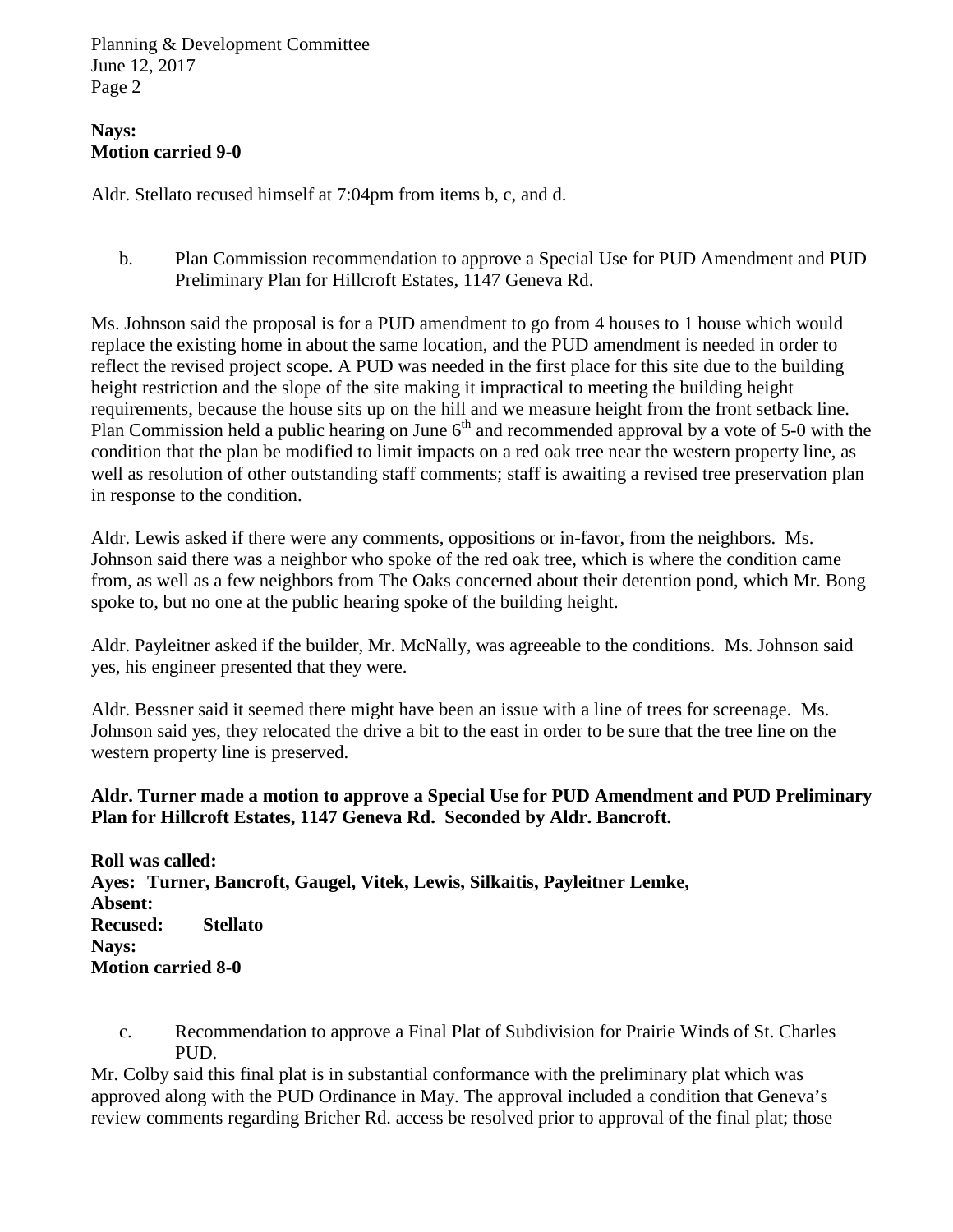comments have been resolved. Regarding easements shown on the plat, during the review of the project there was a significant amount of discussion regarding access to the adjoining properties, particularly bike and pedestrian. As proposed there is a public sidewalk along the full frontage of Bricher Rd., as well as a private sidewalk connection to Meijer and Lowes, in addition to an internal private sidewalk within the site. Although there were discussions about the connection to the undeveloped property to the north, no access easements are being proposed on the plat. The developer has stated that they will not commit to bike or pedestrian connections without know what the land use will be, and also how or where those connects would be made and connected to, but this can be revisited at the time of development for that north property.

Aldr. Lewis noted that behind building  $23 \& 24$  the sidewalk does continue to circle around.

Chairman Bessner asked if the developer would be willing to discuss this in the future; leave it on the table to revisit this. Mr. Colby said they have stated that. Jeff Ratzer, applicant, 47W210 US Hwy. 30- Big Rock, IL-said he just had a 6 hour meeting with the seller going over easements and doing everything we can to make their property as valuable as it will after we develop our property. He said this topic never came up because they don't have a use right now, we know what our use is, but as soon as there is a plan, he'd be interested to see if he can make connectivity to benefit both properties. If they do some sort of senior or townhouse homes it would make sense to give them an easement on the northeast corner for bikes or pedestrian. He said he has been honest and upfront in regard to not wanting driving through the property; it's unsafe for his residents, especially for anyone cutting through that doesn't know the layout, or where the children live. But for some sort of communal relation, where we do a bike path/walking path, where kids from each property can go visit, he leaves himself open for that, but he's always been opposed to drive-through traffic.

Aldr. Payleitner said she thinks it's okay to put burden of connectivity on the future land developer as well; nobody has a crystal ball.

#### **Aldr. Turner made a motion to approve a Final Plat of Subdivision for Prairie Winds of St. Charles PUD. Seconded by Aldr. Aldr. Bancroft.**

**Roll was called: Ayes: Turner, Bancroft, Gaugel, Vitek, Lewis, Silkaitis, Payleitner Lemke, Absent: Recused: Stellato Nays: Motion carried 8-0**

d. Recommendation to approve a Private Recreation Area and Facilities Agreement for Prairie Winds of St. Charles PUD.

Mr. Colby said as part of the PUD approval the City Council approved a park land cash fee credit for private recreational amenities for the project, these include the clubhouse, fitness center, pool, playground, dog park and a nature trail; a credit in the amount of \$481,000 was approved against the land cash requirement for park land. The city code requires that the developer provide a guarantee to ensure that the amenities are constructed and maintained at the site. Staff and the developer drafted an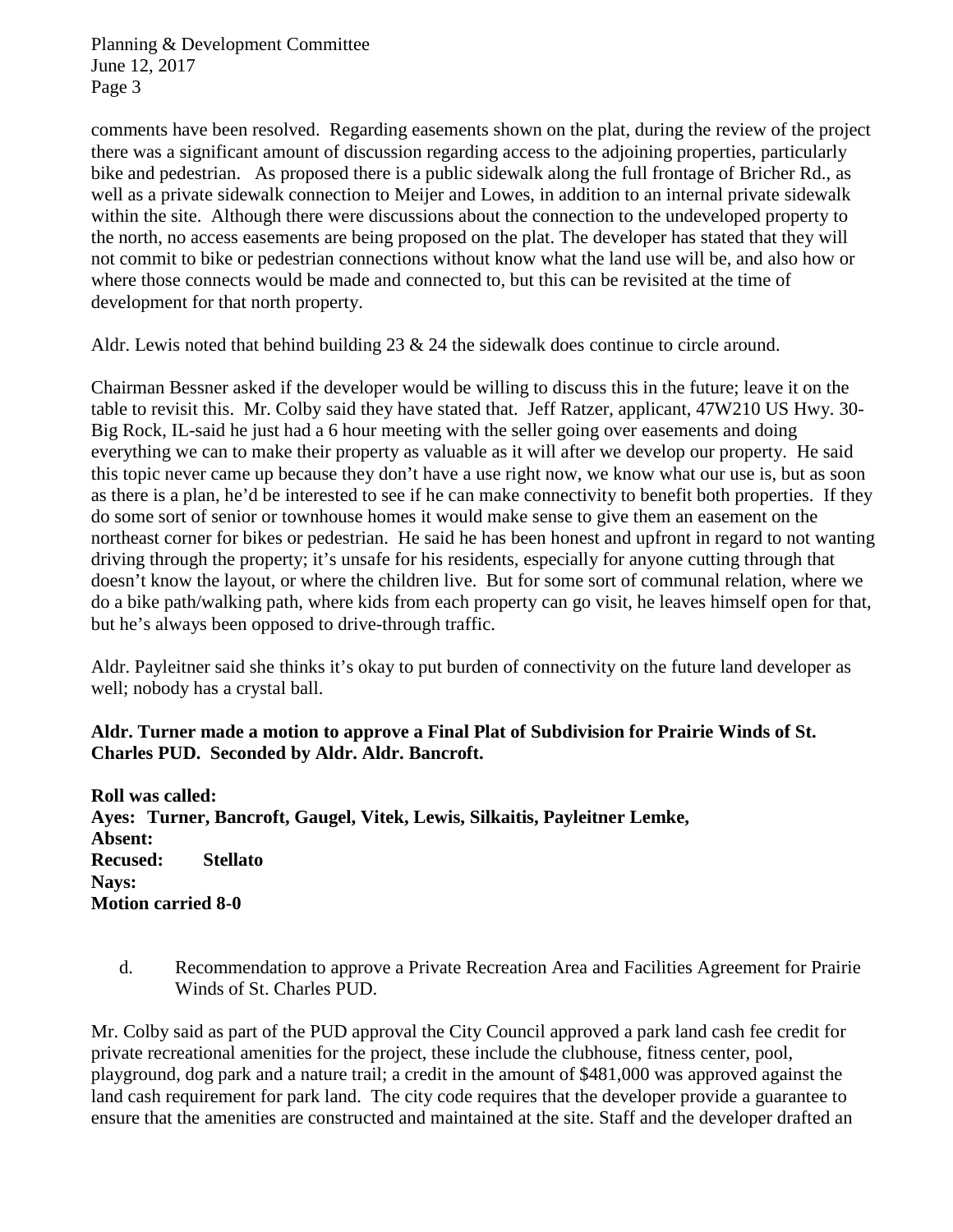agreement that is meant to meet the requirement of the guarantee under the city code. This agreement requires the developer to provide an escrow to the city in the event that the recreational facilities are not completed as the project being constructed and after a year those funds can instead be provided to the park district as a cash contribution. This agreement would also provide the developer the ability to relocate or replace the playground, dog park or nature trail amenities upon notice to the city. The notice would need to identify what type of uses might replace those recreational uses, there is some language in the agreement that speaks to that, and they would also have to show a plan as to where those uses would be relocated. This agreement would be recorded against the property and binding on any future successor owners. Staff and the City Attorney have reviewed the document and find it to be acceptable, there are no outstanding comments and staff recommends approval.

#### **Aldr. Turner made a motion to approve a Private Recreation Area and Facilities Agreement for Prairie Winds of St. Charles PUD. Seconded by Aldr. Lemke.**

**Roll was called: Ayes: Turner, Bancroft, Gaugel, Vitek, Lewis, Silkaitis, Payleitner Lemke, Absent: Recused: Stellato Nays: Motion carried 8-0**

Aldr. Stellato rejoined Committee at 7:15pm.

e. Recommendation to approve changes to the Plan Commission residency requirements.

Ms. Tungare said our code currently has residency requirements for Plan commission members where by no more than 5 members can reside on either the east or west side of the Fox River. Our current Plan Commission is comprised of 5 member from the west side and 4 from the east side. We have run into some issues with this requirement, it has become challenging to fill Plan Commission vacancies with qualified candidates because of this requirement. It's also counterintuitive to the city's interest in terms of bringing the city together to not use the river as dividing line within the community. More so what we've seen in the past few years is a community-wide interest in any of the development proposals that have been considered in the community, regardless of living on the east or west side of the river. She said she has worked closely with the Mayor's office to bring forward an amendment to this section of the code whereby rather than keeping it as a requirement in terms of whether members live on the east of west side, we are proposing it be more of a guideline/advisory requirement to strive for a geographic balance of Plan Commission members as we recruit new members.

Aldr. Payleitner said she likes the wording "by providing a geographic balance of members at the Mayors discretion" but appointments come before the Council anyway, so if we didn't agree with the terms of balance we could say something. Mayor Rogina said that's exactly correct; it has been frustrating the last couple years to put someone aside who has interest and work qualifications but cannot be appointed due to living on one side of the river.

**Aldr. Stellato made a motion to approve changes to the Plan commission residency requirements. Seconded by Aldr. Gaugel. Approved unanimously by voice vote. Motion carried. 9-0**